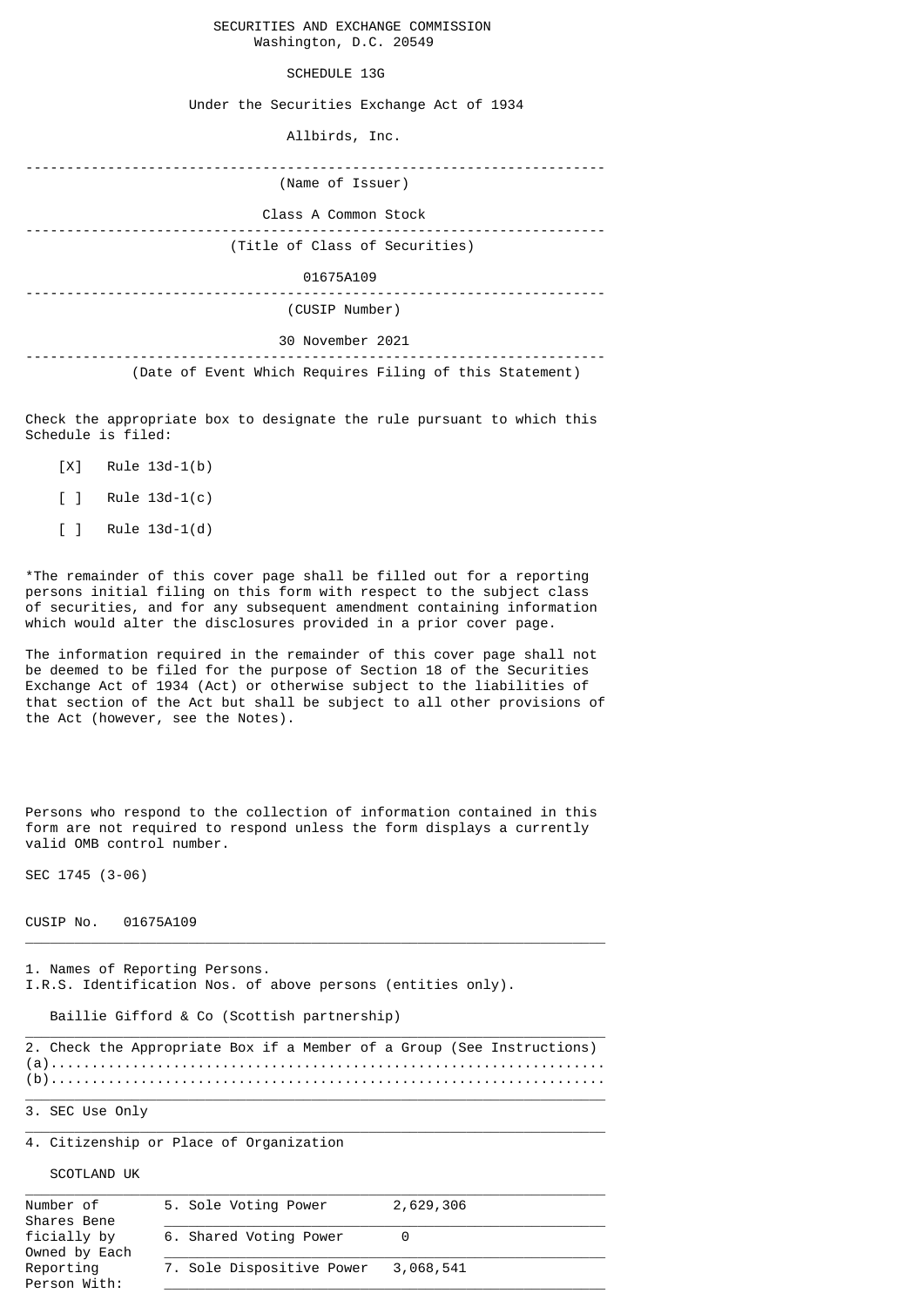\_\_\_\_\_\_\_\_\_\_\_\_\_\_\_\_\_\_\_\_\_\_\_\_\_\_\_\_\_\_\_\_\_\_\_\_\_\_\_\_\_\_\_\_\_\_\_\_\_\_\_\_\_\_\_\_\_\_\_\_\_\_\_\_\_\_\_\_\_\_\_

|         | 9. Aggregate Amount Beneficially Owned by Each Reporting Person                                                                                                                                                                                                                                                                                                                                                                                                                                                                                                                                                                                                           | 3,068,541                                                               |
|---------|---------------------------------------------------------------------------------------------------------------------------------------------------------------------------------------------------------------------------------------------------------------------------------------------------------------------------------------------------------------------------------------------------------------------------------------------------------------------------------------------------------------------------------------------------------------------------------------------------------------------------------------------------------------------------|-------------------------------------------------------------------------|
|         | 10. Check if the Aggregate Amount in Row (9) Excludes Certain Shares<br>(See Instructions)                                                                                                                                                                                                                                                                                                                                                                                                                                                                                                                                                                                |                                                                         |
|         | 11. Percent of Class Represented by Amount in Row (9) 13.21%                                                                                                                                                                                                                                                                                                                                                                                                                                                                                                                                                                                                              |                                                                         |
|         | 12. Type of Reporting Person (See Instructions)                                                                                                                                                                                                                                                                                                                                                                                                                                                                                                                                                                                                                           | IA                                                                      |
|         | 2,536,041 of the shares of Class A Common Stock<br>of Allbirds, Inc reported as being<br>beneficially owned by the reporting person<br>at 30 November 2021, are included in this<br>Schedule 13G because the reporting person<br>is deemed to beneficially<br>own such shares as a result of the direct<br>ownership of 2,536,041 shares of Class B<br>Common Stock of Allbirds, Inc by<br>investment companies and/or other accounts advised<br>by Baillie Gifford & Co or its wholly-owned<br>subsidiaries, which shares of Class B<br>Common Stock are convertible into shares of Class A<br>Common Stock at the election of<br>the holder at an exchange rate of 1:1. |                                                                         |
| Item 1. | (a) Name of Issuer                                                                                                                                                                                                                                                                                                                                                                                                                                                                                                                                                                                                                                                        | Allbirds, Inc.                                                          |
|         | (b) Address of Issuers Principal Executive Offices                                                                                                                                                                                                                                                                                                                                                                                                                                                                                                                                                                                                                        | 730 Montgomery Street<br>San Francisco<br>CA 94111                      |
| Item 2. | (a) Name of Person Filing                                                                                                                                                                                                                                                                                                                                                                                                                                                                                                                                                                                                                                                 | Baillie Gifford & Co                                                    |
|         | (b) Address of Principal Business Office or, if none, Residence                                                                                                                                                                                                                                                                                                                                                                                                                                                                                                                                                                                                           |                                                                         |
|         |                                                                                                                                                                                                                                                                                                                                                                                                                                                                                                                                                                                                                                                                           | Calton Square<br>1 Greenside Row<br>Edinburgh EH1 3AN<br>Scotland<br>UK |
|         | (c) Citizenship                                                                                                                                                                                                                                                                                                                                                                                                                                                                                                                                                                                                                                                           | Scotland UK                                                             |
|         | (d) Title of Class of Securities                                                                                                                                                                                                                                                                                                                                                                                                                                                                                                                                                                                                                                          | Class A Common Stock                                                    |
|         | (e) CUSIP Number                                                                                                                                                                                                                                                                                                                                                                                                                                                                                                                                                                                                                                                          | 01675A109                                                               |
|         | Item 3. If this statement is filed pursuant to rule 240.13d-1(b) or<br>240.13d-2(b) or (c), check whether the person filing is a:                                                                                                                                                                                                                                                                                                                                                                                                                                                                                                                                         |                                                                         |
| (a)     | Broker or dealer registered under section 15 of the Act<br>$(15 \cup S.C. 780)$ .                                                                                                                                                                                                                                                                                                                                                                                                                                                                                                                                                                                         |                                                                         |
| (b)     | Bank as defined in section $3(a)(6)$ of the Act (15 U.S.C. 78c).                                                                                                                                                                                                                                                                                                                                                                                                                                                                                                                                                                                                          |                                                                         |
| (c)     | Insurance company as defined in section $3(a)(19)$ of the Act<br>$(15 \text{ U.S.C. } 78c)$ .                                                                                                                                                                                                                                                                                                                                                                                                                                                                                                                                                                             |                                                                         |
| (d)     | Investment company registered under section 8 of the Investment<br>Company Act of 1940 (15 U.S.C 80a-8).                                                                                                                                                                                                                                                                                                                                                                                                                                                                                                                                                                  |                                                                         |
| (e)     | An investment adviser in accordance with rule 240.13d-<br>1(b)(1)(ii)(E)                                                                                                                                                                                                                                                                                                                                                                                                                                                                                                                                                                                                  |                                                                         |
| (f)     | An employee benefit plan or endowment fund in accordance with<br>$240.13d-1(b)(1)(ii)(F)$                                                                                                                                                                                                                                                                                                                                                                                                                                                                                                                                                                                 |                                                                         |

(g) A parent holding company or control person in accordance with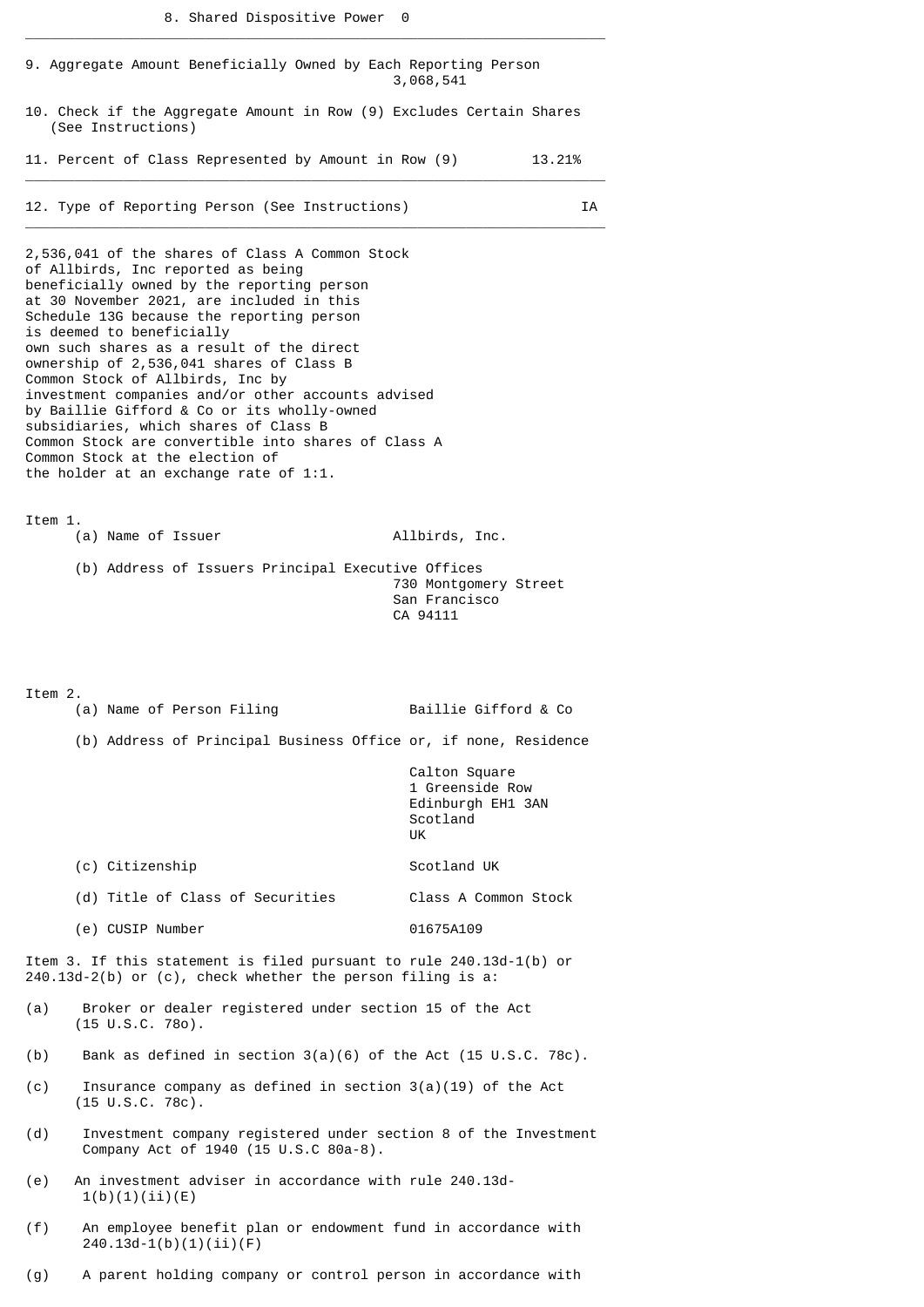rule 240.13d-1(b) (1)(ii)(G)

- (h) A savings associations as defined in Section 3(b) of the Federal Deposit Insurance Act (12 U.S.C. 1813)
- (i) X A non-U.S. institution in accordance with  $240.13d-1(b)(1)(ii)(J);$

 $(k)$ Group, in accordance with 240.13d-1(b)(1)(ii)(K).

If filing as a non-U.S.institution in accordance with  $240.13d-1(b)(1)(ii)(J)$ , please specify the type of institution: investment adviser registered with the Financial Conduct Authority in the United Kingdom.

Item 4. Ownership.

Provide the following information regarding the aggregate number and Percentage of the class of securities of the issuer identified in Item 1.

- (a) Amount beneficially owned: see row (9) on page 2.
- (b) Percent of Class: see row (11) on page 2.
- (c) Number of shares as to which the person has:
- (i) Sole power to vote or to direct the vote See row (5) on page 2.
- (ii) Shared power to vote or to direct the vote See row (6) on page 2
- (iii) Sole power to dispose or to direct the disposition of See row (7) on page 2
- (iv) Shared power to dispose or to direct the disposition of See row (8) on page 2

Item 5. Ownership of Five Percent or Less of a Class

If this statement is being filed to report the fact that as of the date hereof the reporting person has ceased to be the beneficial owner of more than five percent of the class of securities, check the following.

Not Applicable

Item 6. Ownership of More than Five Percent on Behalf of Another Person.

Securities reported on this Schedule 13G as being beneficially owned by Baillie Gifford & Co. are held by Baillie Gifford & Co. and/or one or more of its investment adviser subsidiaries, which may include Baillie Gifford Overseas Limited, on behalf of investment advisory clients, which may include investment companies registered under the Investment Company Act, employee benefit plans, pension funds or other institutional clients.

Item 7. Identification and Classification of the Subsidiary Which Acquired the Security Being Reported on By the Parent Holding Company

Not applicable.

Item 8. Identification and Classification of Members of the Group

Not applicable.

Item 9. Notice of Dissolution of Group

Not applicable.

Item 10. Certification

By signing below I certify that, to the best of my knowledge and belief:

- the securities referred to above were acquired and are held in the ordinary course of business and were not acquired and are not held for the purpose of or with the effect of changing or influencing the control of the issuer of the securities and were not acquired and are not held in connection with or as a participant in any transaction having that purpose or effect. - the foreign regulatory scheme applicable to investment advisers is substantially comparable to the functionally equivalent U.S. institution(s).